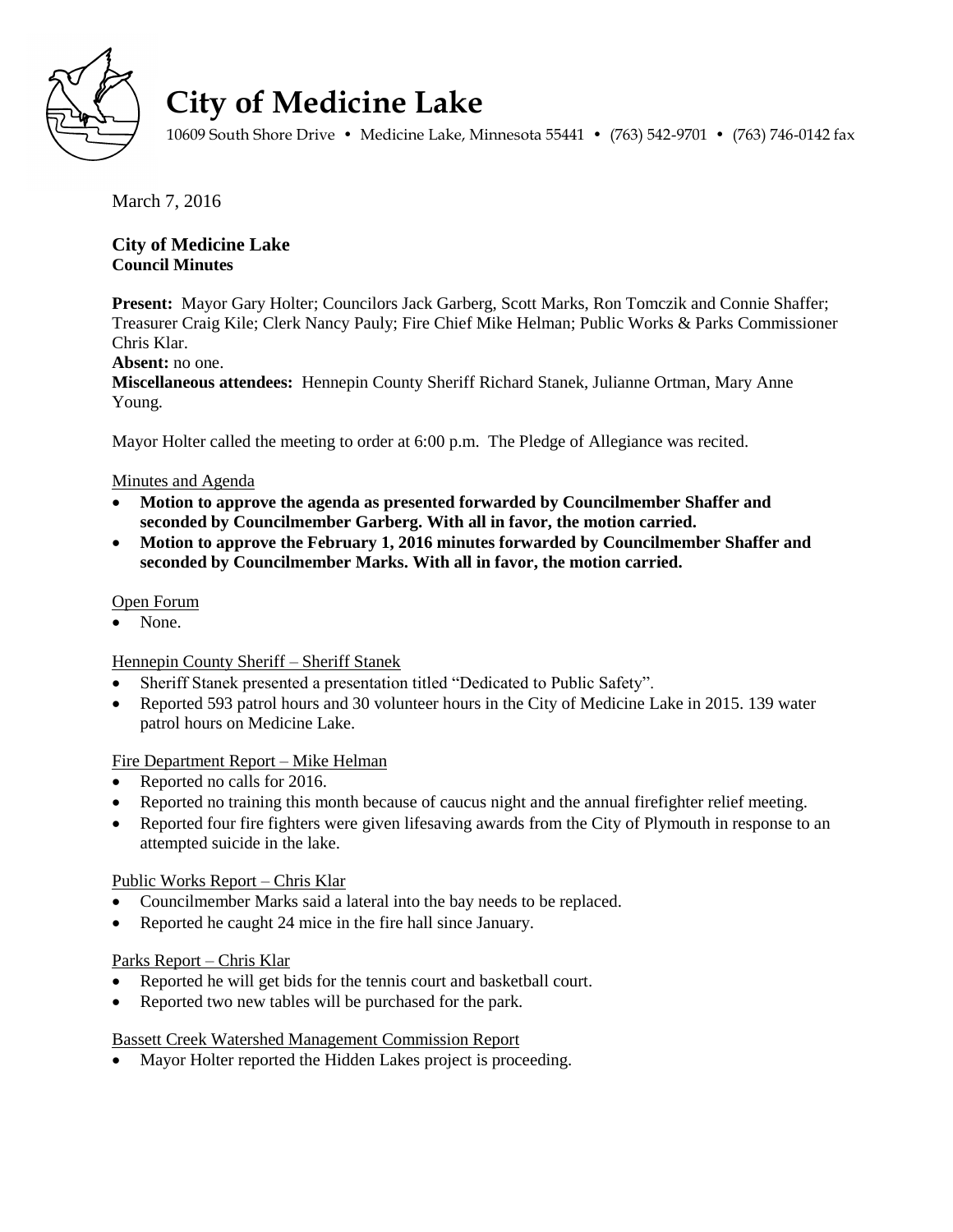## Planning Commission Report

Mayor Holter reported there was no Planning Commission meeting in February.

# Treasurer's Report-Craig Kile

- Receipts in reporting period: \$484
- Receipts year to date: \$8,868
- Disbursements in reporting period: \$9,288
- Disbursements year to date: \$23,799
- **Motion to approve the summary spending, receipts and cash balances through March 6, 2016 forwarded by Councilmember Marks and seconded by Councilmember Shaffer. With all in favor, the motion carried.**

## Officer Reports:

Councilmember Garberg

- Reported he is looking into chip coating versus seal coating the roads.
- Reported the streets will be swept. The streets will not be striped this year.

## Councilmember Shaffer

- Reported all rental renewals are paid.
- Reported rental inspections will start in June.

## Councilmember Tomczik

 Reported we received an \$834 organics recycling grant and we can use it in any way we want to. He said we pay for garbage and organics from the general fund so the money should go into the general fund.

# Councilmember Marks

- Reported he submitted paper work that allows us to report SAC quarterly instead of monthly.
- Reported he needs to submit a new I/I plan for 2016.

## Mayor Holter

- Due to lack of quorum, the April City Council meeting will be April  $11<sup>th</sup>$ .
- Reported the Open Book meeting will be April  $6<sup>th</sup>$ .
- Councilmember Marks will be the contact for the high water mark during Mayor Holter's absence.
- Discussed putting the City phone book on the City website. There was opposition to the idea. But there may be interest in emailing the Laker.

## Unfinished Business

None.

## New Business

• None.

## **Motion to adjourn forwarded by Councilmember Shaffer and seconded by Councilmember Garberg. With all in favor, the motion carried at 7:21 p.m.**

Respectfully submitted,